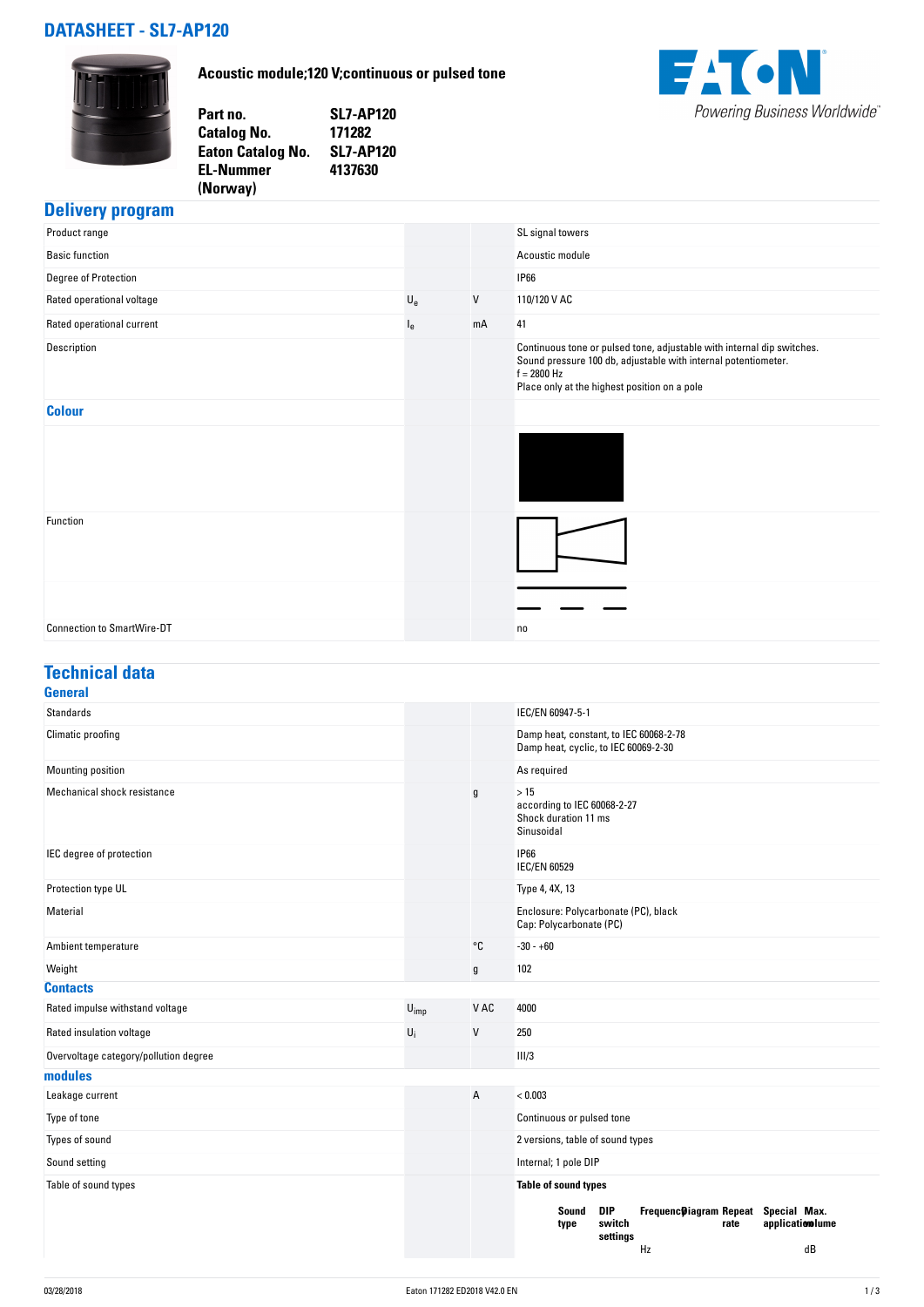|                                               |              | $SL7-$<br>Continuous<br>100<br>approx.<br><b>AP</b><br>tone<br>2800<br>Pulsed<br>100<br>approx. -<br>approx.<br>2Hz<br>2800<br>tone |
|-----------------------------------------------|--------------|-------------------------------------------------------------------------------------------------------------------------------------|
| Sound pressure                                | dB           | 100                                                                                                                                 |
| Sound pressure level adjustment               |              | Built-in, potentiometer                                                                                                             |
| Sound_pressure_can_be_lowered_to_a_minimum_of |              | 88 dB                                                                                                                               |
| Transmission angle                            |              | $360^\circ$                                                                                                                         |
| Current-/power consumption                    |              |                                                                                                                                     |
| 110/120 V AC                                  | $\mathsf{A}$ | 0.041                                                                                                                               |
| Voltage levels                                |              | 110/120 V AC ± 10 %                                                                                                                 |

# **Design verification as per IEC/EN 61439**

| Technical data for design verification |         |       |
|----------------------------------------|---------|-------|
| Operating ambient temperature min.     | $\circ$ | $-30$ |
| Operating ambient temperature max.     | $\circ$ | 60    |

### **Technical data ETIM 6.0**

Low-voltage industrial components (EG000017) / Acoustic module for signal tower (EC001261)

Electric engineering, automation, process control engineering / Low-voltage switch technology / Command and alarm device / Signal column element, acoustic (ecl@ss8.1-27-37-12-37 [AKF055011])

| Function                      |    | Continuous tone/pulse tone |
|-------------------------------|----|----------------------------|
| Outer diameter                | mm | 73                         |
| Degree of protection (IP)     |    | <b>IP66</b>                |
| Colour                        |    | Black                      |
| Operating voltage at AC 50 Hz | V  | $110 - 120$                |
| Operating voltage at AC 60 Hz | V  | $110 - 120$                |
| Operating voltage at DC       | V  | $0 - 0$                    |
| Voltage type                  |    | AC                         |
| Tone adjustable               |    | Yes                        |

## **Approvals**

| <b>Product Standards</b>    | IEC/EN 60947-5-1; UL 508; CSA-C22.2 No. 14-10; CSA-C22.2 No. 94-91; CE marking |
|-----------------------------|--------------------------------------------------------------------------------|
| UL File No.                 | E29184                                                                         |
| UL Category Control No.     | <b>NKCR</b>                                                                    |
| CSA File No.                | UL report applies to both US and Canada                                        |
| CSA Class No.               | NKCR7                                                                          |
| North America Certification | UL listed, certified by UL for use in Canada                                   |
| <b>Degree of Protection</b> | UL Type 4, 4X, 13                                                              |